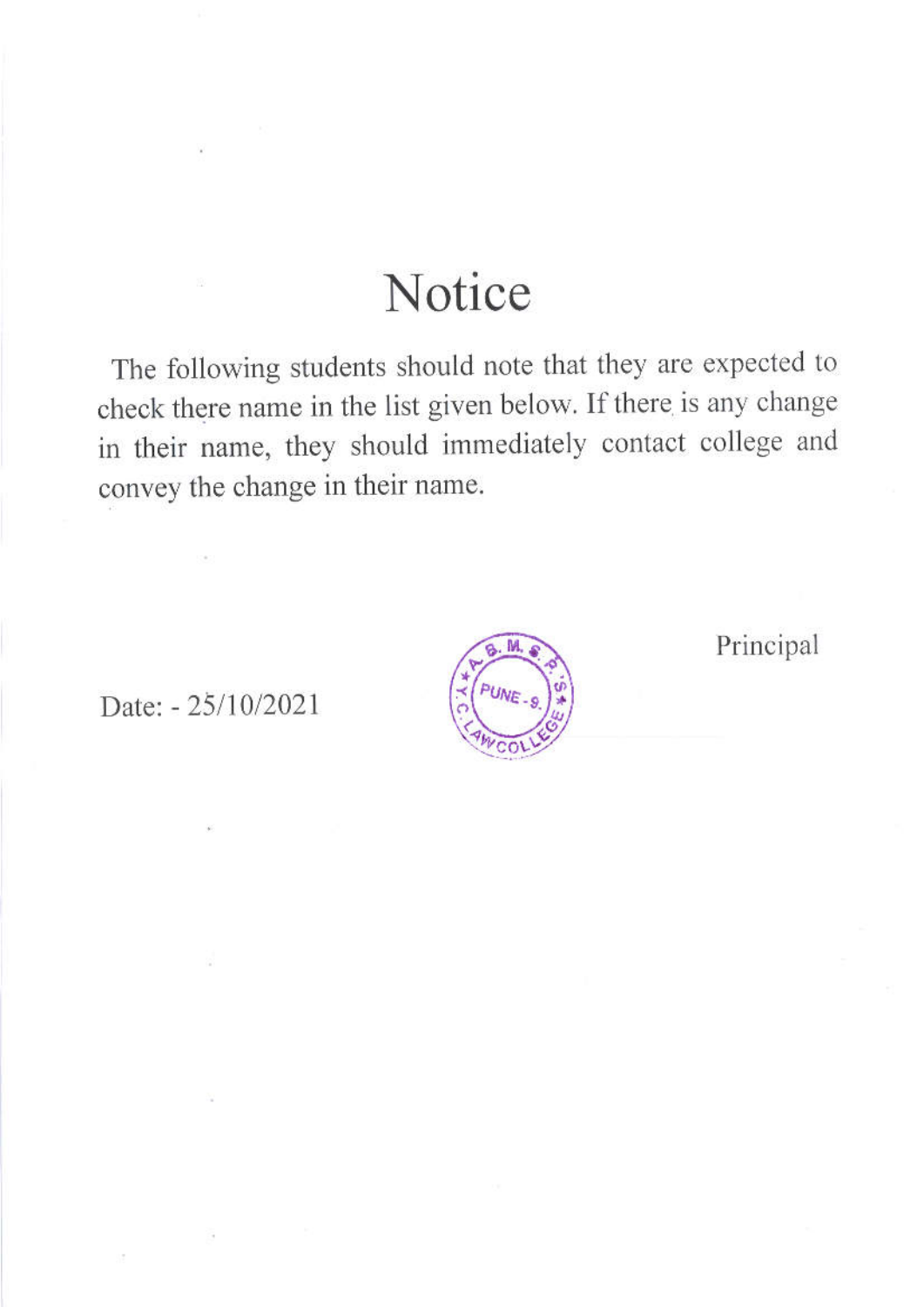| Sr.No          | General Reg.<br>No/ Roll No. | <b>Student Name</b>              | <b>Mother Name</b> | Year        | <b>Eligibility No</b> | List ID |
|----------------|------------------------------|----------------------------------|--------------------|-------------|-----------------------|---------|
| $\mathbf 1$    |                              | ADKAR DHANANJAY CHANDRASHEKHAR   | <b>SAMIRA</b>      | 1           | 12021025700           | T00540  |
| $\overline{2}$ |                              | <b>BANSODE SUNIL TIPANNA</b>     | <b>SHANTABAI</b>   | 1           | 12021025711           | T00540  |
| 3              |                              | <b>BHALGARE AJINKYA RAMESH</b>   | <b>MUKTA</b>       | 1           | 12021025726           | T00540  |
| 4              |                              | <b>BHAMBURE VARSHA ARVIND</b>    | <b>NIRMALA</b>     | 1           | 12021025737           | T00540  |
| 5              |                              | <b>BHAVSAR SANTOSH MARUTI</b>    | LEELAVATI          | 1           | 12021025720           | T00540  |
| 6              |                              | <b>BHILARE SHRUTIKA ANIL</b>     | <b>SHARMILA</b>    | 1           | 12021025718           | T00540  |
| $\overline{7}$ |                              | <b>BHONDVE MINAXI ABHISHEK</b>   | <b>NEETA</b>       | 1           | 12021025729           | T00540  |
| 8              |                              | <b>BHOSALE GAURAV LALASO</b>     | <b>CHITRA</b>      | 1           | 12021025727           | T00540  |
| 9              |                              | BHOSALE VIJAY DHANANJAY          | <b>PADMA</b>       | 1           | 12021025697           | T00540  |
| 10             |                              | CHAVAN SHRADDHA YUVRAJ           | <b>SUVARNA</b>     | 1           | 12021025714           | T00540  |
| 11             |                              | DASGUDE SNEHA RAJENDRA           | <b>SUNITA</b>      | 1           | 12021025748           | T00540  |
| 12             |                              | GAIKWAD CHANDRAKANT NAGNATH      | <b>MAINABAI</b>    | 1           | 12021025753           | T00540  |
| 13             |                              | GAIKWAD SAKSHGANDHA ABA          | <b>GEETA</b>       | 1           | 12021025741           | T00540  |
| 14             |                              | <b>GHADAGE VINAYAK DHANANJAY</b> | <b>DHANSHREE</b>   | 1           | 12021025738           | T00540  |
| 15             |                              | GHAMANDE ASHISH SUBHASH          | <b>RANJITA</b>     | 1           | 12021025749           | T00540  |
| 16             |                              | <b>JADHAV SWATI VILASRAO</b>     | SHASHIKALA         | 1           | 12021025724           | T00540  |
| 17             |                              | KADAM VIDYA DASHRTH              | <b>AVIDA</b>       | 1           | 12021025744           | T00540  |
| 18             |                              | <b>KALE GAYATRI SAMPAT</b>       | <b>KISHORI</b>     | 1           | 12021025710           | T00540  |
| 19             |                              | KAMBLE POOJA PRAKASH             | <b>SAVITA</b>      | 1           | 12021025730           | T00540  |
| 20             |                              | KATAMBE SULOCHANA BHAGWAT        | LAXMI              | 1           | 12021025747           | T00540  |
| 21             |                              | KEDARI DNYANOBA BALASAHEB        | <b>KALAMATI</b>    | 1.          | 12021025751           | T00540  |
| 22             |                              | KHEDEKAR SWAPNIL BHAGWAN         | <b>JAYSHREE</b>    | 1           | 12021025699           | T00540  |
| 23             |                              | KHUNTE PRASHANT KESHANRAO        | <b>SUMAN</b>       | 1           | 12021025707           | T00540  |
| 24             |                              | KIRAD DIPTY UMAKANT              | <b>PRAMODINI</b>   | $\mathbf 1$ | 12021025713           | T00540  |
| 25             |                              | KOKARE VIKRANT BALWANT           | PUSHPALATA         | 1           | 12021025704           | T00540  |
| 26             |                              | KUCHERIYA DHIRAJ SUBHASCHADRAJI  | <b>SARITA</b>      | 1           | 12021025734           | T00540  |
| 27             |                              | LAHANE SHIVHAR BHARAT            | <b>DURGA</b>       | 1           | 12021025731           | T00540  |
| 28             |                              | <b>MANE SHEKHAR MANE</b>         | <b>NANDA</b>       | 1           | 12021025716           | T00540  |
| 29             |                              | MEDHI SHASHIKUMAR BALWANT        | <b>JAYSHRI</b>     | 1           | 12021025732           | T00540  |
| 30             |                              | MOHITE SNEHA DADASO              | <b>SEEMA</b>       | 1           | 12021025717           | T00540  |